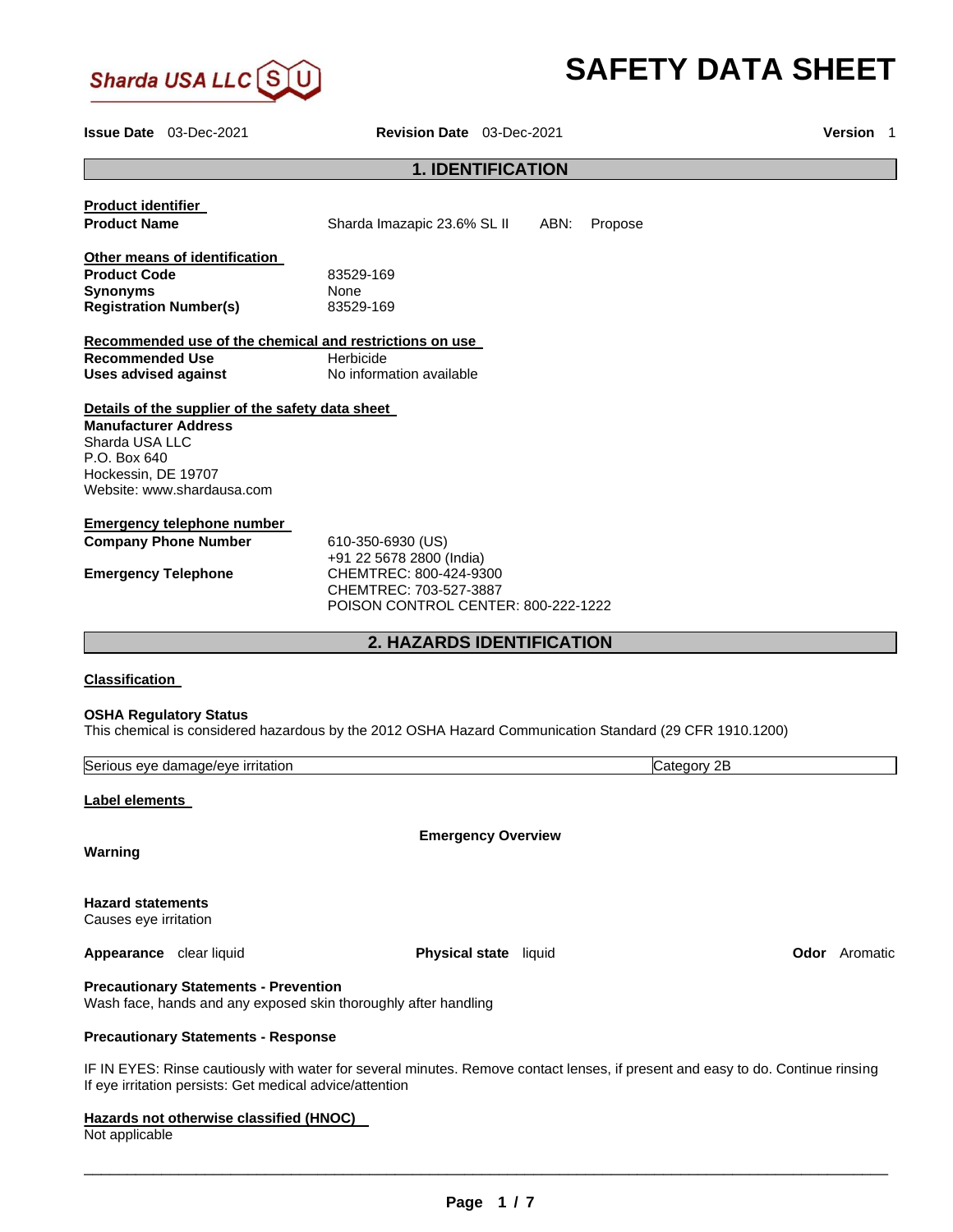# **Other Information**

Toxic to aquatic life with long lasting effects.

#### **Unknown acute toxicity**

0% of the mixture consists of ingredient(s) of unknown toxicity

# **3. COMPOSITION/INFORMATION ON INGREDIENTS**

\_\_\_\_\_\_\_\_\_\_\_\_\_\_\_\_\_\_\_\_\_\_\_\_\_\_\_\_\_\_\_\_\_\_\_\_\_\_\_\_\_\_\_\_\_\_\_\_\_\_\_\_\_\_\_\_\_\_\_\_\_\_\_\_\_\_\_\_\_\_\_\_\_\_\_\_\_\_\_\_\_\_\_\_\_\_\_\_\_\_\_\_\_

## **Substance**

Not applicable

#### **Mixture**

| <b>Chemical Name</b>    | <b>CAS No</b>      | Weight-%  |
|-------------------------|--------------------|-----------|
| Other ingredients       | coprietary         | 76.4      |
| Imazapic-ammonium       | 104098-49-9        | ົ<br>23.6 |
| .<br>.<br>$\sim$ $\sim$ | .<br>$\sim$ $\sim$ | .         |

If CAS number is "proprietary", the specific chemical identity and percentage of composition has been withheld as a trade secret.

# **4. FIRST AID MEASURES**

| Description of first aid measures |  |  |
|-----------------------------------|--|--|
|                                   |  |  |

| <b>General advice</b>                                       | Call a poison control center or doctor for treatment advice. Have the product containers or<br>label with you when calling a poison control center or doctor, or going for treatment.                                                                            |
|-------------------------------------------------------------|------------------------------------------------------------------------------------------------------------------------------------------------------------------------------------------------------------------------------------------------------------------|
| Eye contact                                                 | Rinse immediately with plenty of water, also under the eyelids, for at least 15 minutes.<br>Remove contact lenses, if present and easy to do. Continue rinsing. Call a poison control<br>center or doctor for treatment advice.                                  |
| <b>Skin contact</b>                                         | Wash off immediately with soap and plenty of water while removing all contaminated<br>clothes and shoes. Wash contaminated clothing before reuse. If skin irritation persists, call<br>a physician. Call a poison control center or doctor for treatment advice. |
| <b>Inhalation</b>                                           | Move victim to fresh air. If breathing is irregular or stopped, administer artificial respiration.<br>Call a physician or poison control center immediately. Administer oxygen if breathing is<br>difficult.                                                     |
| Ingestion                                                   | Call a physician or poison control center immediately. Do not induce vomiting without<br>medical advice. Never give anything by mouth to an unconscious person.                                                                                                  |
| Self-protection of the first aider                          | Ensure that medical personnel are aware of the material(s) involved and take precautions<br>to protect themselves.                                                                                                                                               |
| Most important symptoms and effects, both acute and delayed |                                                                                                                                                                                                                                                                  |
| <b>Symptoms</b>                                             | May cause redness and tearing of the eyes.                                                                                                                                                                                                                       |
|                                                             | Indication of any immediate medical attention and special treatment needed                                                                                                                                                                                       |
| Note to physicians                                          | Treat symptomatically.                                                                                                                                                                                                                                           |

# **5. FIRE-FIGHTING MEASURES**

# **Suitable extinguishing media**

Dry chemical, CO2, water spray or regular foam. Move containers from fire area if you can do it without risk. Dike fire-control water for later disposal. Water spray, fog or regular foam.

**Unsuitable extinguishing media** Do not scatter spilled material with high pressure water streams.

#### **Specific hazards arising from the chemical**

Thermal decomposition can lead to release of irritating and toxic gases and vapors. Combustible material.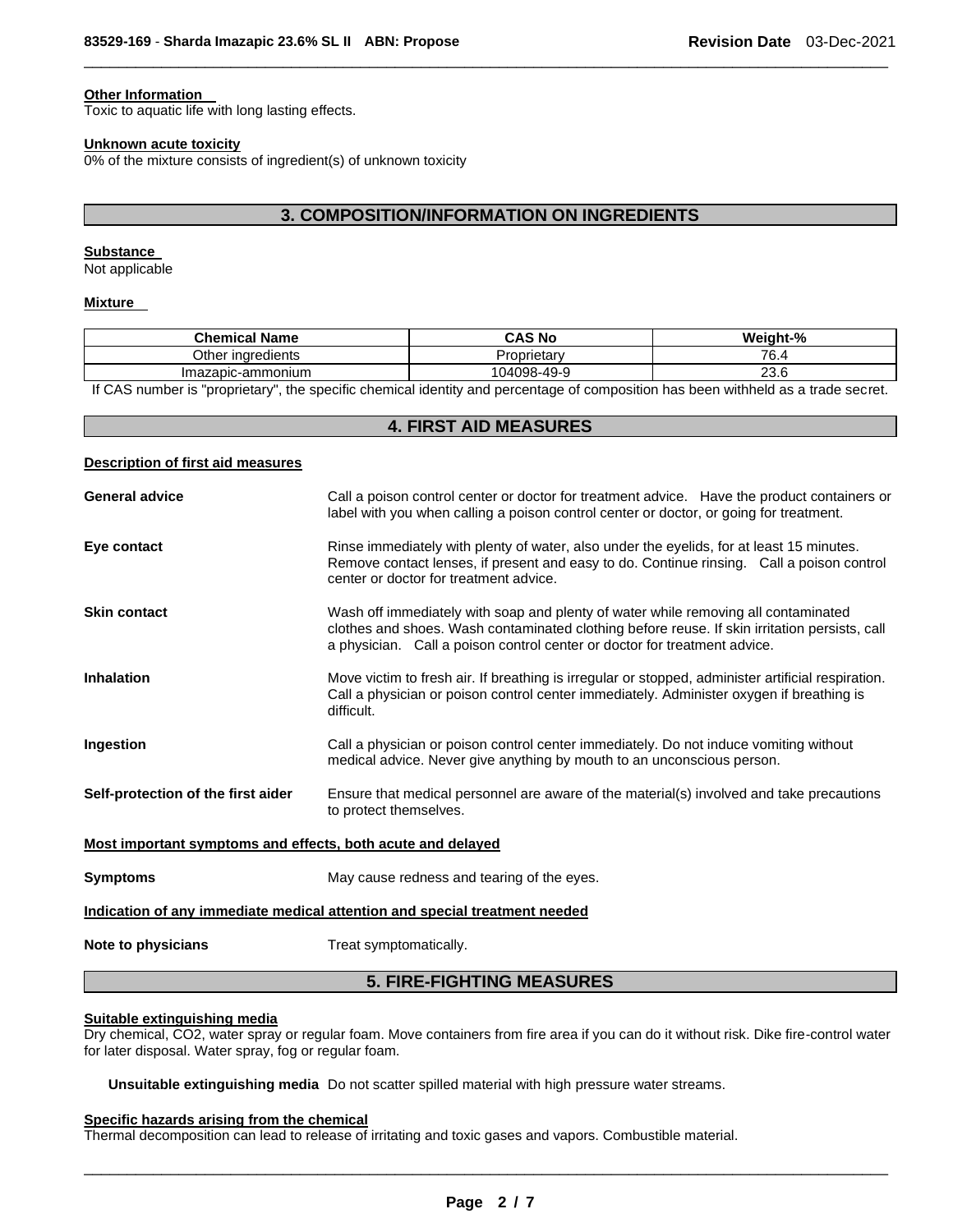Hazardous combustion products Carbon oxides. Nitrogen oxides (NOx).

#### **Explosion data**

**Sensitivity to Mechanical Impact** None. **Sensitivity to Static Discharge** None.

#### **Protective equipment and precautions for firefighters**

As in any fire, wear self-contained breathing apparatus pressure-demand, MSHA/NIOSH (approved or equivalent) and full protective gear. Avoid runoff to waterways and sewers.

# **6. ACCIDENTAL RELEASE MEASURES**

\_\_\_\_\_\_\_\_\_\_\_\_\_\_\_\_\_\_\_\_\_\_\_\_\_\_\_\_\_\_\_\_\_\_\_\_\_\_\_\_\_\_\_\_\_\_\_\_\_\_\_\_\_\_\_\_\_\_\_\_\_\_\_\_\_\_\_\_\_\_\_\_\_\_\_\_\_\_\_\_\_\_\_\_\_\_\_\_\_\_\_\_\_

#### **Personal precautions, protective equipment and emergency procedures**

| <b>Personal precautions</b>                                                                            | Evacuate personnel to safe areas. Ensure adequate ventilation, especially in confined<br>areas. Use personal protective equipment as required. Keep people away from and upwind<br>of spill/leak. |
|--------------------------------------------------------------------------------------------------------|---------------------------------------------------------------------------------------------------------------------------------------------------------------------------------------------------|
| For emergency responders                                                                               | Use personal protection recommended in Section 8. Ventilate the area.                                                                                                                             |
| <b>Environmental precautions</b>                                                                       |                                                                                                                                                                                                   |
| <b>Environmental precautions</b><br>Prevent entry into waterways, sewers, basements or confined areas. |                                                                                                                                                                                                   |
| Methods and material for containment and cleaning up                                                   |                                                                                                                                                                                                   |
| <b>Methods for containment</b>                                                                         | Prevent further leakage or spillage if safe to do so.                                                                                                                                             |
| Methods for cleaning up                                                                                | Cover liquid spill with sand, earth or other non-combustible absorbent material. Sweep up<br>and shovel into suitable containers for disposal.                                                    |

# **7. HANDLING AND STORAGE**

| <b>Precautions for safe handling</b>                                                                                                                                                         |                                                                                                                                                                                                                                                                                                                                                        |  |  |  |
|----------------------------------------------------------------------------------------------------------------------------------------------------------------------------------------------|--------------------------------------------------------------------------------------------------------------------------------------------------------------------------------------------------------------------------------------------------------------------------------------------------------------------------------------------------------|--|--|--|
| Advice on safe handling                                                                                                                                                                      | Handle in accordance with good industrial hygiene and safety practice. Use personal<br>protective equipment as required. Wash thoroughly after handling. Wash contaminated<br>clothing before reuse. Do not eat, drink or smoke when using this product. Do not breathe<br>dust/fume/gas/mist/vapors/spray. Avoid contact with skin, eyes or clothing. |  |  |  |
| Conditions for safe storage, including any incompatibilities                                                                                                                                 |                                                                                                                                                                                                                                                                                                                                                        |  |  |  |
| <b>Storage Conditions</b>                                                                                                                                                                    | Keep out of the reach of children. Keep/store only in original container. Keep containers<br>tightly closed in a dry, cool and well-ventilated place. Keep away from food, drink and<br>animal feeding stuffs.                                                                                                                                         |  |  |  |
| Packaging materials<br>Incompatible materials                                                                                                                                                | Do not reuse container.<br>Strong oxidizing agents.                                                                                                                                                                                                                                                                                                    |  |  |  |
|                                                                                                                                                                                              | 8. EXPOSURE CONTROLS/PERSONAL PROTECTION                                                                                                                                                                                                                                                                                                               |  |  |  |
| <b>Control parameters</b>                                                                                                                                                                    |                                                                                                                                                                                                                                                                                                                                                        |  |  |  |
| <b>Exposure Guidelines</b><br>This product, as supplied, does not contain any hazardous materials with occupational<br>exposure limits established by the region specific regulatory bodies. |                                                                                                                                                                                                                                                                                                                                                        |  |  |  |
| <b>Appropriate engineering controls</b>                                                                                                                                                      |                                                                                                                                                                                                                                                                                                                                                        |  |  |  |
| <b>Engineering Controls</b>                                                                                                                                                                  | Ensure adequate ventilation, especially in confined areas. And. Showers. Eyewash<br>stations. Ventilation systems.                                                                                                                                                                                                                                     |  |  |  |

#### **Individual protection measures, such as personal protective equipment**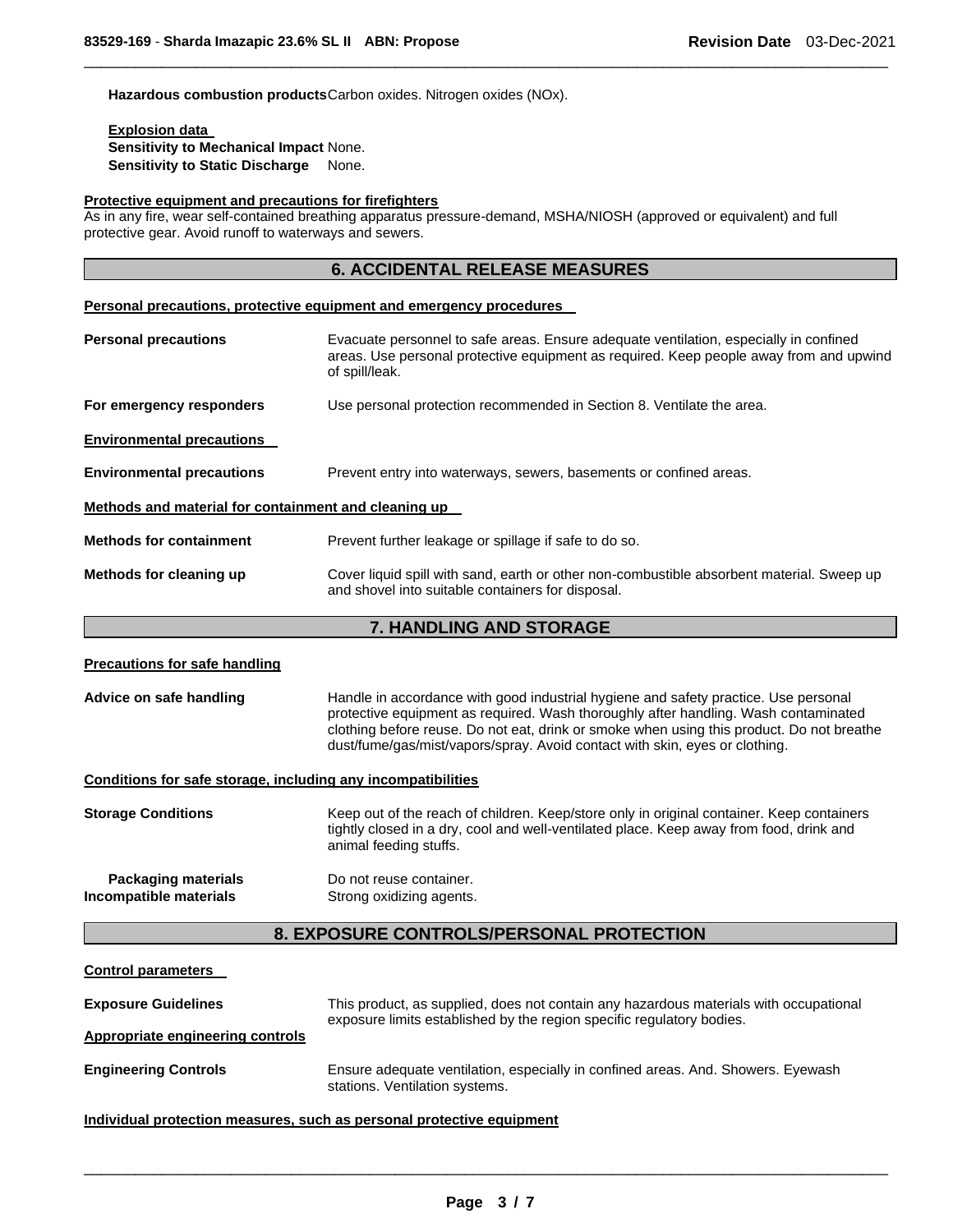| <b>Eye/face protection</b>            | Wear safety glasses with side shields (or goggles).                                                                                                                                                                                                                                                                                                                                            |
|---------------------------------------|------------------------------------------------------------------------------------------------------------------------------------------------------------------------------------------------------------------------------------------------------------------------------------------------------------------------------------------------------------------------------------------------|
| Skin and body protection              | Wear suitable protective clothing. Wear protective butyl rubber gloves. Protective shoes or<br>boots.                                                                                                                                                                                                                                                                                          |
| <b>Respiratory protection</b>         | Ensure adequate ventilation, especially in confined areas. If exposure limits are exceeded<br>or irritation is experienced, NIOSH/MSHA approved respiratory protection should be worn.<br>Positive-pressure supplied air respirators may be required for high airborne contaminant<br>concentrations. Respiratory protection must be provided in accordance with current local<br>regulations. |
| <b>General Hygiene Considerations</b> | When using do not eat, drink or smoke. Regular cleaning of equipment, work area and<br>clothing is recommended. Avoid contact with skin, eyes or clothing. Wash hands thoroughly<br>after handling. Keep away from food, drink and animal feeding stuffs.                                                                                                                                      |

\_\_\_\_\_\_\_\_\_\_\_\_\_\_\_\_\_\_\_\_\_\_\_\_\_\_\_\_\_\_\_\_\_\_\_\_\_\_\_\_\_\_\_\_\_\_\_\_\_\_\_\_\_\_\_\_\_\_\_\_\_\_\_\_\_\_\_\_\_\_\_\_\_\_\_\_\_\_\_\_\_\_\_\_\_\_\_\_\_\_\_\_\_

# **9. PHYSICAL AND CHEMICAL PROPERTIES**

# **Information on basic physical and chemical properties**

| <b>Physical state</b><br>Appearance<br>Color | liquid<br>clear liquid<br>light yellow | Odor<br><b>Odor threshold</b> | Aromatic<br>No information available |
|----------------------------------------------|----------------------------------------|-------------------------------|--------------------------------------|
| <b>Property</b>                              | <b>Values</b>                          | Remarks • Method              |                                      |
| pН                                           | 6.86                                   | solution (1 %)                |                                      |
| Melting point / freezing point               | No information available               |                               |                                      |
| Boiling point / boiling range                | No information available               |                               |                                      |
| <b>Flash point</b>                           | Not applicable                         |                               |                                      |
| <b>Evaporation rate</b>                      | No information available               |                               |                                      |
| Flammability (solid, gas)                    | No information available               |                               |                                      |
| <b>Flammability Limit in Air</b>             |                                        |                               |                                      |
| <b>Upper flammability limit:</b>             | No information available               |                               |                                      |
| Lower flammability limit:                    | No information available               |                               |                                      |
| Vapor pressure                               | No information available               |                               |                                      |
| Vapor density                                | No information available               |                               |                                      |
| <b>Relative density</b>                      | 1.0386 g/mL                            |                               |                                      |
| <b>Water solubility</b>                      | dispersible                            |                               |                                      |
| Solubility in other solvents                 | No information available               |                               |                                      |
| <b>Partition coefficient</b>                 | No information available               |                               |                                      |
| <b>Autoignition temperature</b>              | No information available               |                               |                                      |
| <b>Decomposition temperature</b>             | No information available               |                               |                                      |
| <b>Kinematic viscosity</b>                   | No information available               |                               |                                      |
| <b>Dynamic viscosity</b>                     | No information available               |                               |                                      |
| <b>Explosive properties</b>                  | Not an explosive                       |                               |                                      |
| <b>Oxidizing properties</b>                  | Not applicable                         |                               |                                      |
| <b>Other Information</b>                     |                                        |                               |                                      |
| <b>Softening point</b>                       | No information available               |                               |                                      |
| <b>Molecular weight</b>                      | No information available               |                               |                                      |
| <b>VOC Content (%)</b>                       | No information available               |                               |                                      |
| <b>Density</b>                               | No information available               |                               |                                      |

# **10. STABILITY AND REACTIVITY**

**No information available** 

**Reactivity**  No data available **Chemical stability** Stable under recommended storage conditions. **Possibility of Hazardous Reactions** None under normal processing. **Conditions to avoid** Elevated Temperature. Storage near to reactive materials.

**Density Density No information available**<br> **Bulk density No information available**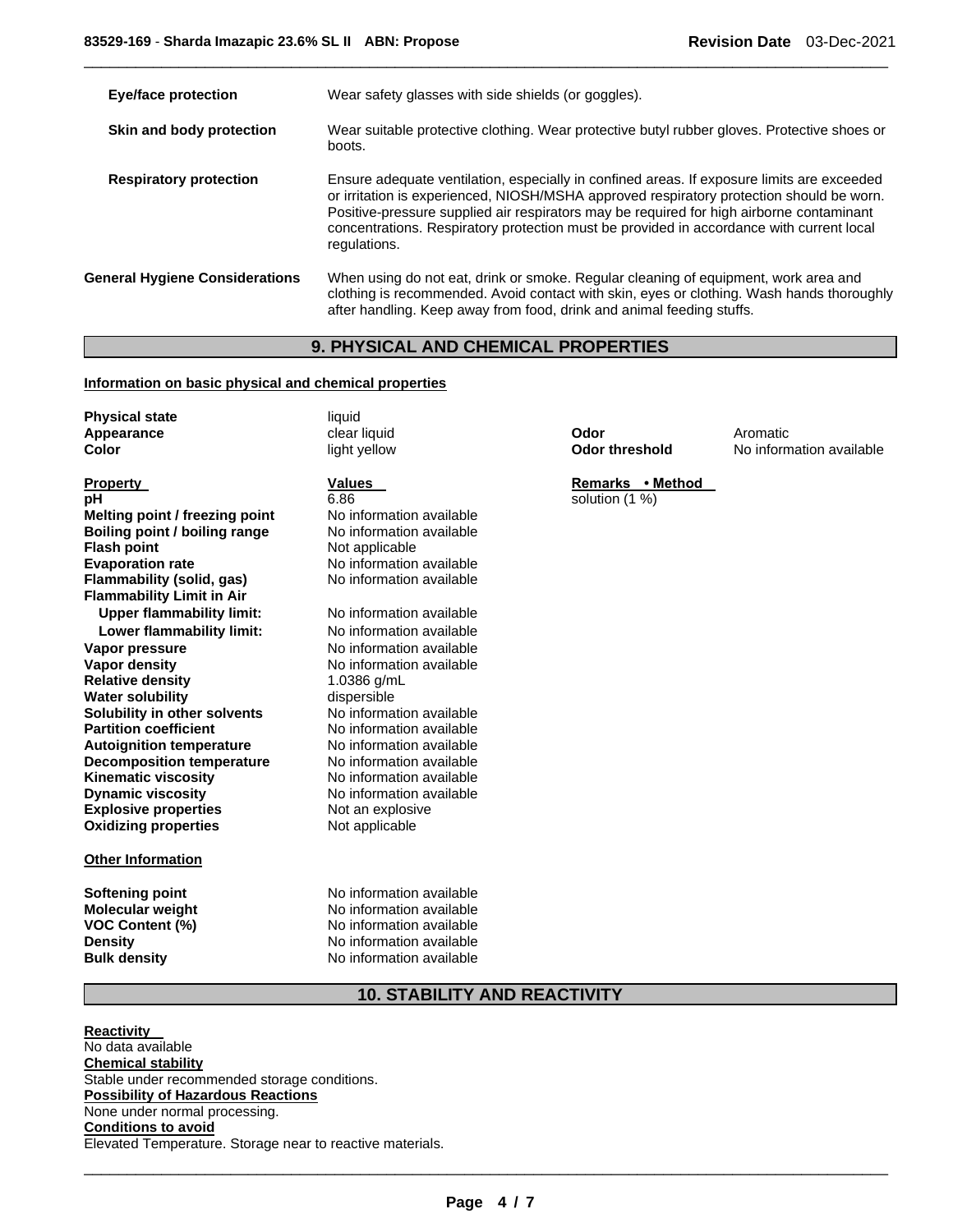# **Incompatible materials**

#### Strong oxidizing agents. **Hazardous Decomposition Products**

Thermal decomposition can lead to release of irritating and toxic gases and vapors. Nitrogen oxides (NOx). Carbon oxides.

# **11. TOXICOLOGICAL INFORMATION**

\_\_\_\_\_\_\_\_\_\_\_\_\_\_\_\_\_\_\_\_\_\_\_\_\_\_\_\_\_\_\_\_\_\_\_\_\_\_\_\_\_\_\_\_\_\_\_\_\_\_\_\_\_\_\_\_\_\_\_\_\_\_\_\_\_\_\_\_\_\_\_\_\_\_\_\_\_\_\_\_\_\_\_\_\_\_\_\_\_\_\_\_\_

#### **Information on likely routes of exposure**

| <b>Product Information</b> |           | Acute Oral LD50 (rat): $>2000$ mg/kg<br>Acute Dermal LD50 (rabbit): > 2000 mg/kg<br>Eye Irritation (rabbit): Mild irritant.<br>Skin Irritation (rabbit): Not an irritant.<br>Inhalation LC50 (rat): $>5.06$ mg/L (4 HR)<br>Skin Sensitization (guinea pig): Not a sensitizer |                        |  |  |  |
|----------------------------|-----------|------------------------------------------------------------------------------------------------------------------------------------------------------------------------------------------------------------------------------------------------------------------------------|------------------------|--|--|--|
| <b>Inhalation</b>          |           | Based on available data, the classification criteria are not met.<br>Moderately irritating to the eyes.                                                                                                                                                                      |                        |  |  |  |
| Eye contact                |           |                                                                                                                                                                                                                                                                              |                        |  |  |  |
| <b>Skin contact</b>        |           | Based on available data, the classification criteria are not met.                                                                                                                                                                                                            |                        |  |  |  |
| <b>Ingestion</b>           |           | Based on available data, the classification criteria are not met.                                                                                                                                                                                                            |                        |  |  |  |
| <b>Chemical Name</b>       | Oral LD50 | Dermal LD50                                                                                                                                                                                                                                                                  | <b>Inhalation LC50</b> |  |  |  |

#### **Information on toxicological effects**

 $\overline{\phantom{a}}$ 

Other ingredients

**Symptoms Example 20** May cause redness and tearing of the eyes.

 $> 90$  mL/kg (Rat)  $\qquad \qquad$  -

#### **Delayed and immediate effects as well as chronic effects from short and long-term exposure**

| <b>Sensitization</b>            | Based on available data, the classification criteria are not met. |
|---------------------------------|-------------------------------------------------------------------|
| Germ cell mutagenicity          | Based on available data, the classification criteria are not met. |
| Carcinogenicity                 | Based on available data, the classification criteria are not met. |
| <b>Reproductive toxicity</b>    | Based on available data, the classification criteria are not met. |
| <b>STOT - single exposure</b>   | Based on available data, the classification criteria are not met. |
| <b>STOT - repeated exposure</b> | Based on available data, the classification criteria are not met. |
| <b>Aspiration hazard</b>        | Based on available data, the classification criteria are not met. |

#### **Numerical measures of toxicity - Product Information**

#### **The following values are calculated based on chapter 3.1 of the GHS document**

Refer to product information above.

# **12. ECOLOGICAL INFORMATION**

#### **Ecotoxicity**

Toxic to aquatic life with long lasting effects

This product is toxic to plants and may adversely impact the forage and habitat of non-target organisms, including pollinators, in areas adjacent to the treated site. Protect the forage and habitat of non-target organisms by following label directions intended to minimize spray drift. Do not apply directly to water, or to areas where surface water is present, or to intertidal areas below the mean high water mark. Drift or runoff from treated areas may be hazardous to aquatic organisms in neighboring areas. Do not apply where runoff is likely to occur. Do not apply when weather conditions favor drift from treated areas. Do not contaminate water when cleaning equipment or disposing of equipment wash waters.

#### **Persistence and degradability**

Not readily biodegradable.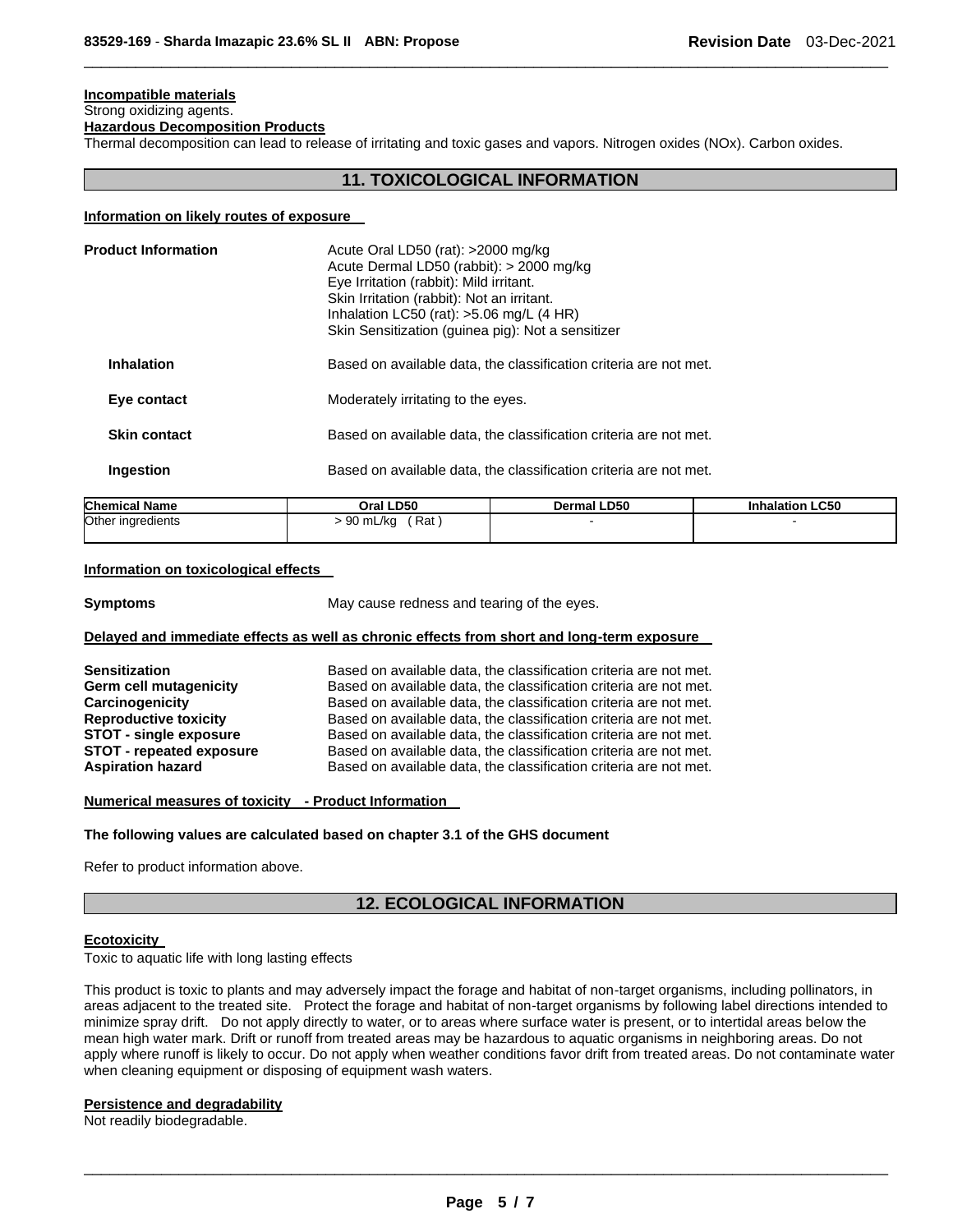## **Bioaccumulation**

Not likely to bioaccumulate.

#### **Other adverse effects**

This mixture contains no substance considered to be persistent, bioaccumulating nor toxic (PBT)

|                                                                                                                                                                      | <b>13. DISPOSAL CONSIDERATIONS</b>                                                                                                                                                                                                                                                                                                                                                                                                                                                                                                                                                       |
|----------------------------------------------------------------------------------------------------------------------------------------------------------------------|------------------------------------------------------------------------------------------------------------------------------------------------------------------------------------------------------------------------------------------------------------------------------------------------------------------------------------------------------------------------------------------------------------------------------------------------------------------------------------------------------------------------------------------------------------------------------------------|
| Waste treatment methods<br><b>Disposal of wastes</b><br><b>Contaminated packaging</b>                                                                                | Pesticide wastes may be acutely hazardous. Improper disposal is a violation of federal<br>law. Disposal should be in accordance with applicable regional, national and local laws and<br>regulations. Contact your State Pesticide or Environmental Control Agency, or the<br>Hazardous Waste Representative at the nearest EPA Regional Office for guidance on<br>proper disposal of waste product.<br>Disposal should be in accordance with applicable regional, national and local laws and<br>regulations. Consult product label for additional information. Do not reuse container. |
|                                                                                                                                                                      | <b>14. TRANSPORT INFORMATION</b>                                                                                                                                                                                                                                                                                                                                                                                                                                                                                                                                                         |
| <u>DOT_</u><br>TDG                                                                                                                                                   | Not regulated<br>Not regulated                                                                                                                                                                                                                                                                                                                                                                                                                                                                                                                                                           |
| <b>IATA</b><br>UN/ID no<br>Proper shipping name<br><b>Hazard Class</b><br><b>Packing Group</b><br><b>ERG Code</b><br><b>Special Provisions</b><br><b>Description</b> | <b>UN3082</b><br>Environmentally hazardous substance, liquid, n.o.s.<br>9<br>III<br>9L<br>A97, A158, A197<br>UN3082, Environmentally hazardous substance, liquid, n.o.s. (Imazapic-ammonium), 9, III                                                                                                                                                                                                                                                                                                                                                                                     |
| <b>IMDG</b><br>UN/ID no<br>Proper shipping name<br><b>Hazard Class</b><br><b>Packing Group</b><br>EmS-No<br><b>Special Provisions</b><br><b>Description</b>          | <b>UN3082</b><br>Environmentally hazardous substance, liquid, n.o.s.<br>9<br>Ш<br>F-A, S-F<br>274, 335<br>UN3082, Environmentally hazardous substance, liquid, n.o.s. (Imazapic-ammonium), 9, III,<br>Marine pollutant                                                                                                                                                                                                                                                                                                                                                                   |

\_\_\_\_\_\_\_\_\_\_\_\_\_\_\_\_\_\_\_\_\_\_\_\_\_\_\_\_\_\_\_\_\_\_\_\_\_\_\_\_\_\_\_\_\_\_\_\_\_\_\_\_\_\_\_\_\_\_\_\_\_\_\_\_\_\_\_\_\_\_\_\_\_\_\_\_\_\_\_\_\_\_\_\_\_\_\_\_\_\_\_\_\_

# **15. REGULATORY INFORMATION**

| <b>International Inventories</b> |          |
|----------------------------------|----------|
| <b>TSCA</b>                      | Complies |
| <b>DSL/NDSL</b>                  | Complies |
| <b>EINECS/ELINCS</b>             | Complies |
| <b>IECSC</b>                     | Complies |
| <b>KECL</b>                      | Complies |
| <b>PICCS</b>                     | Complies |
| <b>AICS</b>                      | Complies |
|                                  |          |

## **Legend:**

**TSCA** - United States Toxic Substances Control Act Section 8(b) Inventory **DSL/NDSL** - Canadian Domestic Substances List/Non-Domestic Substances List **EINECS/ELINCS** - European Inventory of Existing Chemical Substances/European List of Notified Chemical Substances **ENCS** - Japan Existing and New Chemical Substances **IECSC** - China Inventory of Existing Chemical Substances **KECL** - Korean Existing and Evaluated Chemical Substances **PICCS** - Philippines Inventory of Chemicals and Chemical Substances **AICS** - Australian Inventory of Chemical Substances